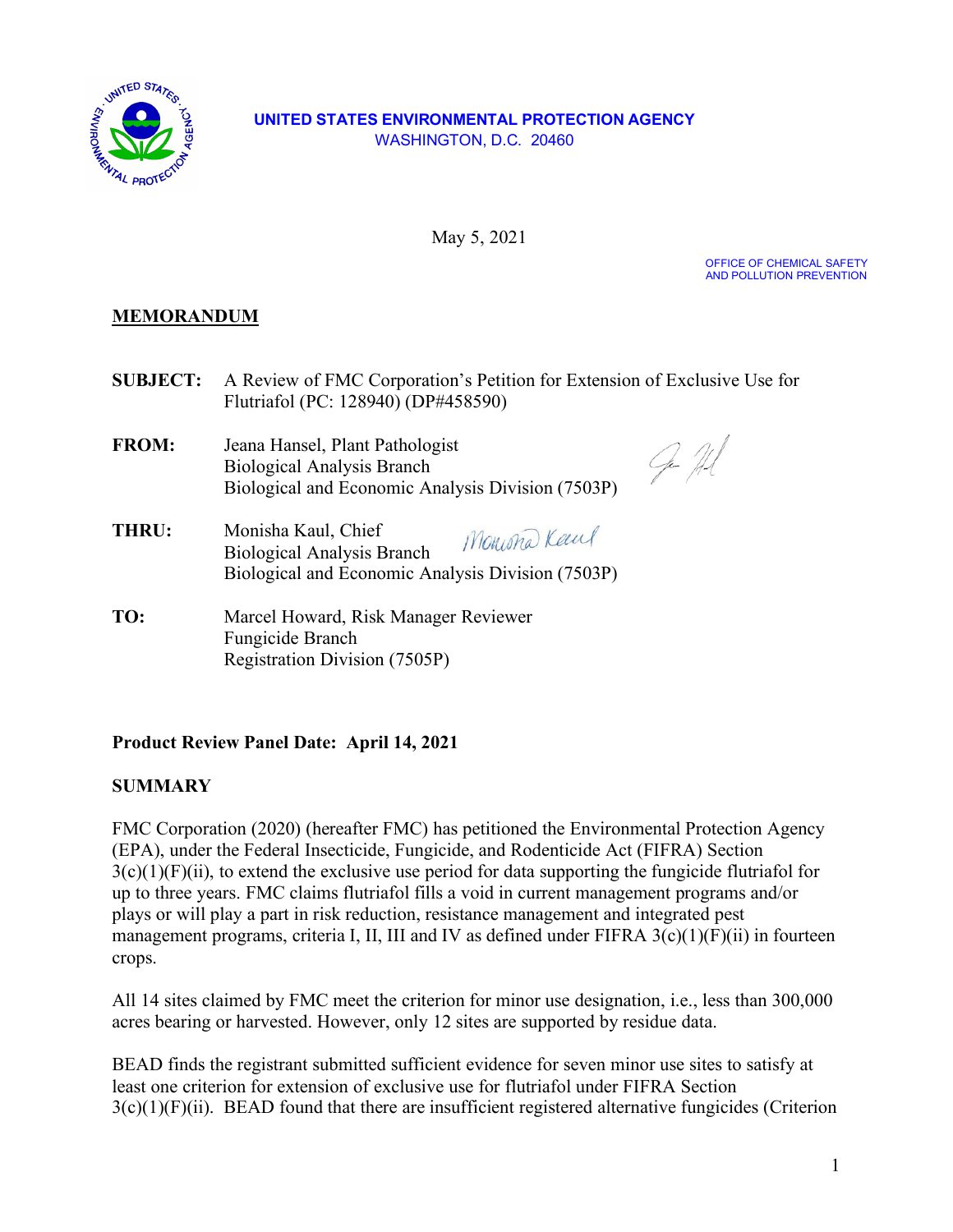resistance management (Criterion III) for charcoal rot. I) for the claimed target pest(s) in strawberry, celery and two fruiting vegetables. BEAD found that for cantaloupe, cucumber, and summer squash, flutriafol plays or will play a role in

# **BACKGROUND**

The Federal Insecticide, Fungicide, and Rodenticide Act (FIFRA) provides certain data protection rights to data submitters for their registered pesticides. Section  $3(c)(1)(F)(i)$  states that the original data submitter has a 10-year exclusive use period from the date of registration for the data submitted in support of the original registration. The period of exclusive use may be extended one year for each three minor uses registered, up to a total of 3 additional years, if within 7 years of the commencement of the exclusive use period the registrant demonstrates that:

- (I) there are insufficient efficacious alternative registered pesticides available for the use;
- (II) the alternatives to the minor use pesticide pose greater risks to the environment or human health;
- (III) the minor use pesticide plays or will play a significant part in managing pest resistance; or
- (IV) the minor use pesticide plays or will play a significant part in an integrated pest management program.

A minor use is defined in FIFRA Section 2(ll) as the use of a pesticide on an animal, on a commercial agricultural crop or site, or the protection of public health where "(1) the total U.S. acreage for the crop is less than 300,000 acres, as determined by the Secretary of Agriculture, or (2) the use does not provide sufficient economic incentive to support the initial registration or continuing registration of a pesticide for such use."

In the case of crop groupings, FIFRA  $3(c)(1)(F)(ii)$  states that "the registration of a pesticide for a minor use on a crop grouping . . . shall be considered for one minor use for each representative crop for which data are provided." i.e. the maximum number of eligible distinct minor uses for a crop subgroup is equal to the number of representative crops for which residue data have been submitted. Greenhouse uses are considered separate use sites from field crops in cases where distinct residue data for field-grown crops are submitted to support the registration.

 submitted in the registrant's petition meet the statutory requirement for an extension of data The Biological and Economic Analysis Division (BEAD) evaluates whether up to nine use sites exclusivity by verifying that residue trials were submitted on a one-for-one basis with use sites, verifying minor crop acreage, and validating the claimed criteria.

## **REGISTRANT SUBMISSION**

The registrant claims that flutriafol satisfies the FIFRA Section  $3(c)(1)(F)(ii)$  requirements for the following 14 use sites: popcorn, mayhaw, peach, nectarine, apricot, cantaloupe, cucumber, summer squash, bell pepper, non-bell pepper, eggplant, strawberry, celery and hops (FMC Corporation 2020). The registrant claims all uses are individually associated with a residue trial, are grown on less than 300,000 acres, and that there are insufficient registered alternative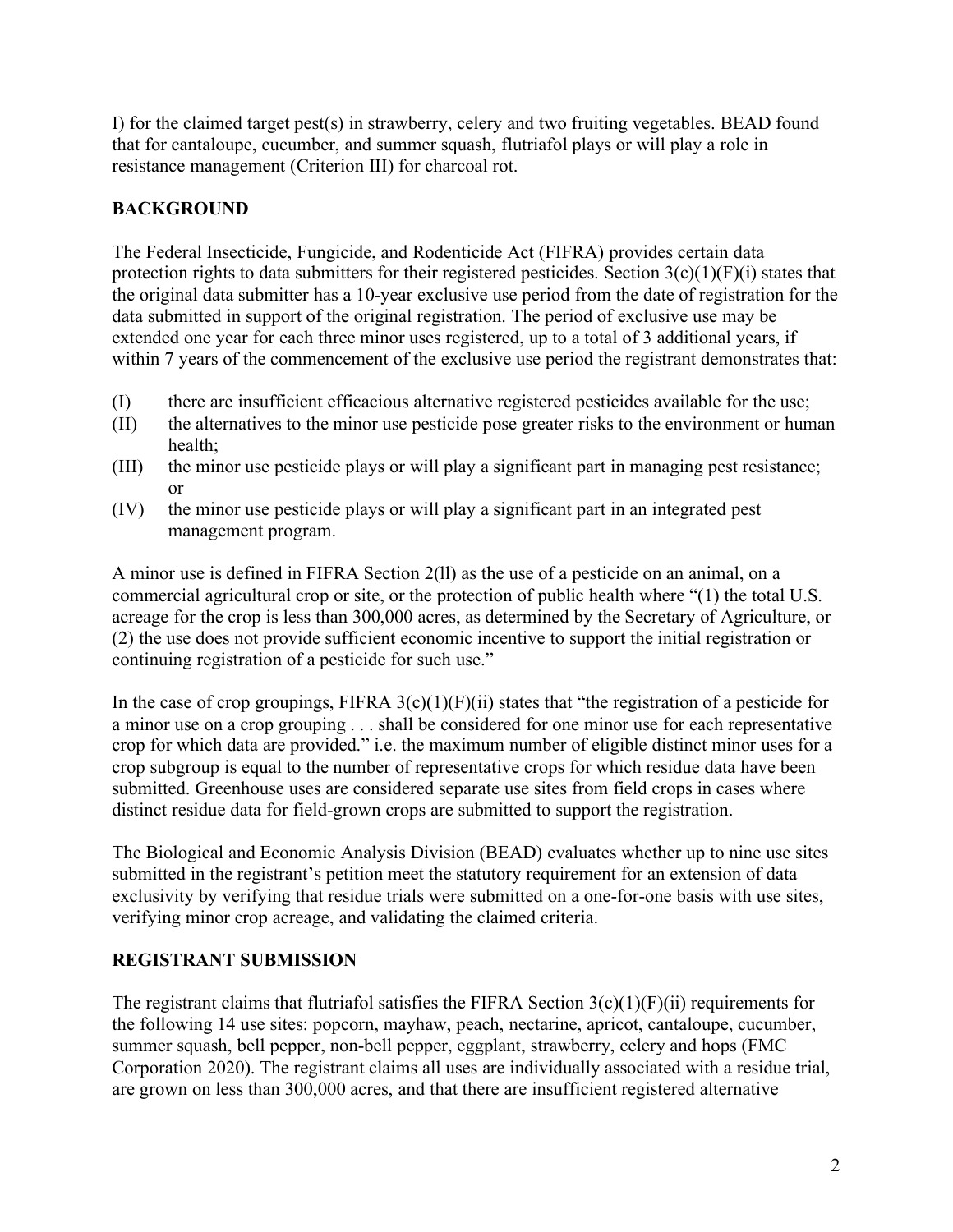pesticides, that flutriafol plays or will play a part in risk reduction, resistance management, and/or an integrated pest management program (criteria I, II, III, and/or IV) for each of the claimed minor use sites.

## **REQUIREMENTS TO QUALIFY FOR THE CLAIMED CRITERIA**

 than currently registered alternatives; 3) controls a different life stage for the pest; or 4) provides *Requirements for Criterion I, there are insufficient efficacious alternative registered pesticides for the use site.* EPA considers Criterion I to be met in situations where the pesticide: 1) fills a void in the current program (e.g., unique timing window); 2) controls a broader spectrum of pests a crucial timing advantage (e.g. shorter pre-harvest interval or re-entry interval).

 division with information related to Criterion II. *Requirements for Criterion II, the alternatives to the minor use pesticide pose greater risks to the environment or human health.* BEAD cannot evaluate risk and does not provide the registration

 *managing pest resistance.* EPA considers Criterion III to be met in situations where there is pest resistance to other chemicals with different modes of action or where one or more of the *Requirements for Criterion III, the minor use pesticide plays or will play a significant part in*  reliable information that the chemical being evaluated is used either to delay the development of target pests have already developed resistance in the U.S. to alternative chemicals.

 *integrated pest management program.* EPA considers Criterion IV to be met in situations where *Requirements for Criterion IV, the minor use pesticide plays or will play a significant part in an*  there is reliable information that the chemical being evaluated is useful in managing target pests while having low-to-no impact on other aspects of integrated pest management (IPM), such as inclusion of non-chemical pest control strategies (e.g. biological control).

# **BEAD ANALYSIS**

 BEAD first confirms that residue trial data are sufficient such that there is a one-for-one States Department of Agriculture (USDA) National Agricultural Statistics Service (NASS). relationship for each use site. Then, BEAD confirms that each crop meets the definition of a minor crop per FIFRA Section 2(ll)(1), wherein each crop must be grown on less than 300,000 acres in the U.S. by consulting the most recent Census of Agriculture conducted by the United Finally, BEAD evaluates the evidence submitted by the registrant to determine if the claimed criteria are met. If BEAD finds nine qualifying use sites meet at least one claimed criterion, the evaluation is complete, as that is the requirement for the maximum three-year extension of data exclusivity.

### **Residue Trial Analysis**

 Of the 14 crops listed in the registrant submission, 12 are supported by residue data (Table 1). The registrant may claim peach or nectarine and any two of bell pepper, non-bell pepper, and eggplant, should these uses be cultivated on less than 300,000 acres and if minor use site criteria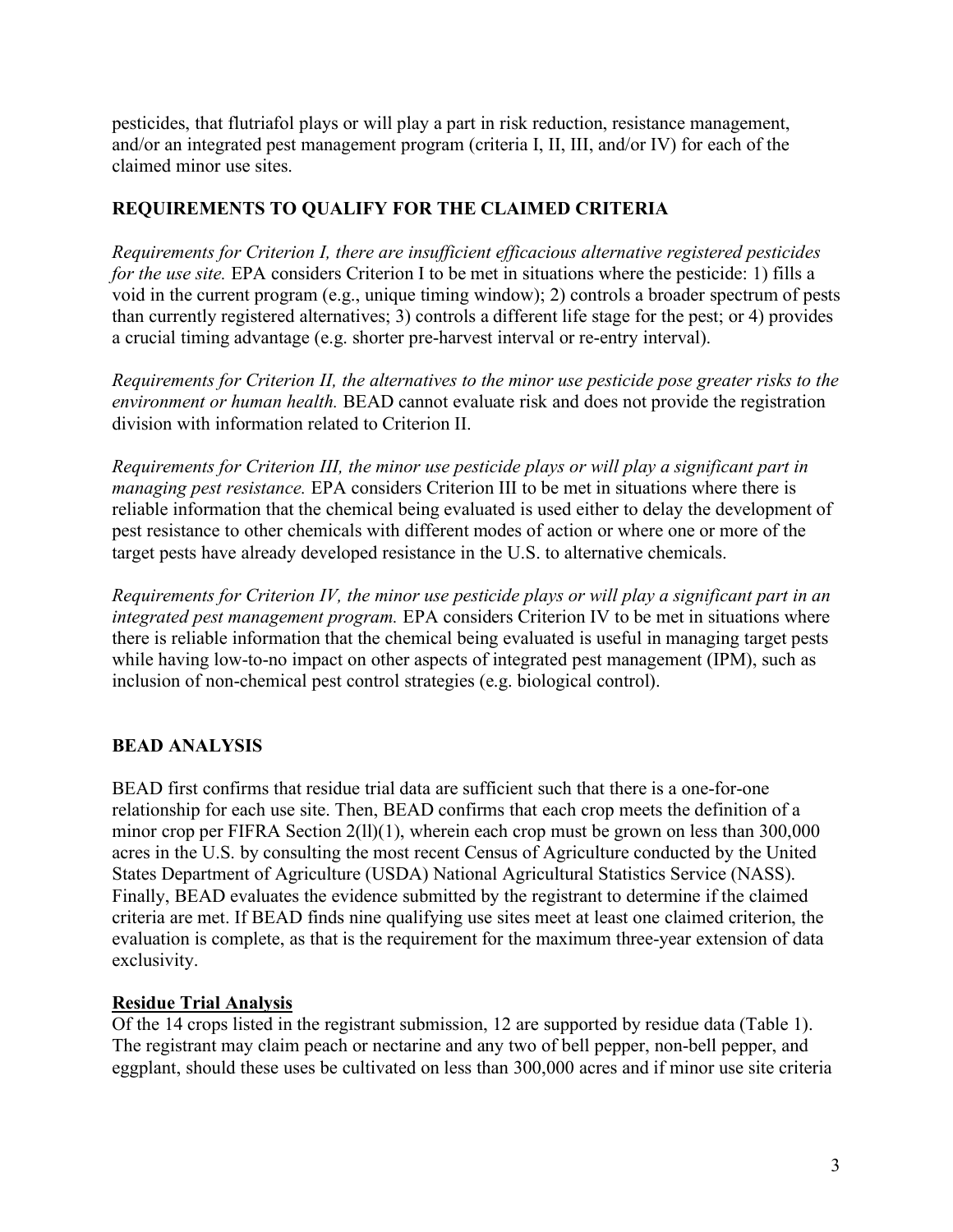are met. The registrant may claim up to 12 minor use sites if all use sites are cultivated on less than 300,000 acres and if minor use site criteria are met.

| Minor Use Claimed | Crop Group (Subgroup)       | Crop Residue Data<br>Submitted for Subgroup<br>(Date; MRID) | Maximum<br>Number of<br>Use Sites<br>Allowed |
|-------------------|-----------------------------|-------------------------------------------------------------|----------------------------------------------|
| Popcorn           | Cereal Grains (15)          | Sweet corn<br>(6/23/15; 50450404)                           | 1                                            |
|                   |                             | Apple                                                       |                                              |
| Mayhaw            | Pome Fruit $(11-10)$        | (2/16/07; 47090446)                                         | 1                                            |
| Peach             |                             | Peach                                                       |                                              |
| Nectarine         | Stone Fruit (12-12B)        | (4/1/10; 48196905)                                          | 1                                            |
|                   |                             | Plum                                                        |                                              |
| Apricot           | Stone Fruit (12-12C)        | (4/1/10; 48196904)                                          | 1                                            |
|                   |                             | Cantaloupe                                                  |                                              |
| Cantaloupe        | Cucurbit Vegetables (9A)    | (6/28/12; 49114804)                                         | 1                                            |
| Cucumber          |                             | Cucumber, summer squash                                     |                                              |
| Summer squash     | Cucurbit Vegetables (9B)    | (6/28/12; 49114804)                                         | $\overline{2}$                               |
| Bell pepper       |                             | Bell pepper; Non-bell                                       |                                              |
| Non-bell pepper   |                             | pepper                                                      |                                              |
| Eggplant          | Fruiting Vegetables (8-10B) | (6/29/12; 49114803)                                         | $\overline{2}$                               |
|                   | Berry and Small Fruit (13-  | Strawberry                                                  |                                              |
| Strawberry        | 07G)                        | (2/2/11; 49114802)                                          | 1                                            |
|                   | Stalk, Stem, and Leaf       | Celery                                                      |                                              |
| Celery            | Petiole Vegetable (22B)     | (6/26/13; 49205401)                                         | 1                                            |
|                   |                             | Hops                                                        |                                              |
| Hops              | Miscellaneous               | (6/24/14; 49421702)                                         |                                              |

Table 1. Proposed crops and representative residue data by crop subgroup.

### **Minor Use Analysis**

 claim up to 12 minor use sites if criteria for extension of exclusive use are met. The Environmental Protection Agency (EPA) relies on the United States Department of Agriculture (USDA) Census of Agriculture for data on crops grown in the United States (EPA 2018, USDA 2017). If a crop is not listed in the Census of Agriculture, per discussion with USDA, the acreage of the crop can be assumed to be less than 300,000. For the minor use qualification, fruit and tree nut crops are evaluated for bearing acreage, and other crops are evaluated for harvested acreage. For each of the 14 sites listed in Table 1, the total U.S. acreage is less than 300,000 acres, qualifying them as minor crops. However, due to insufficient representative residue data in stone fruits and fruiting vegetables (Table 1), the registrant may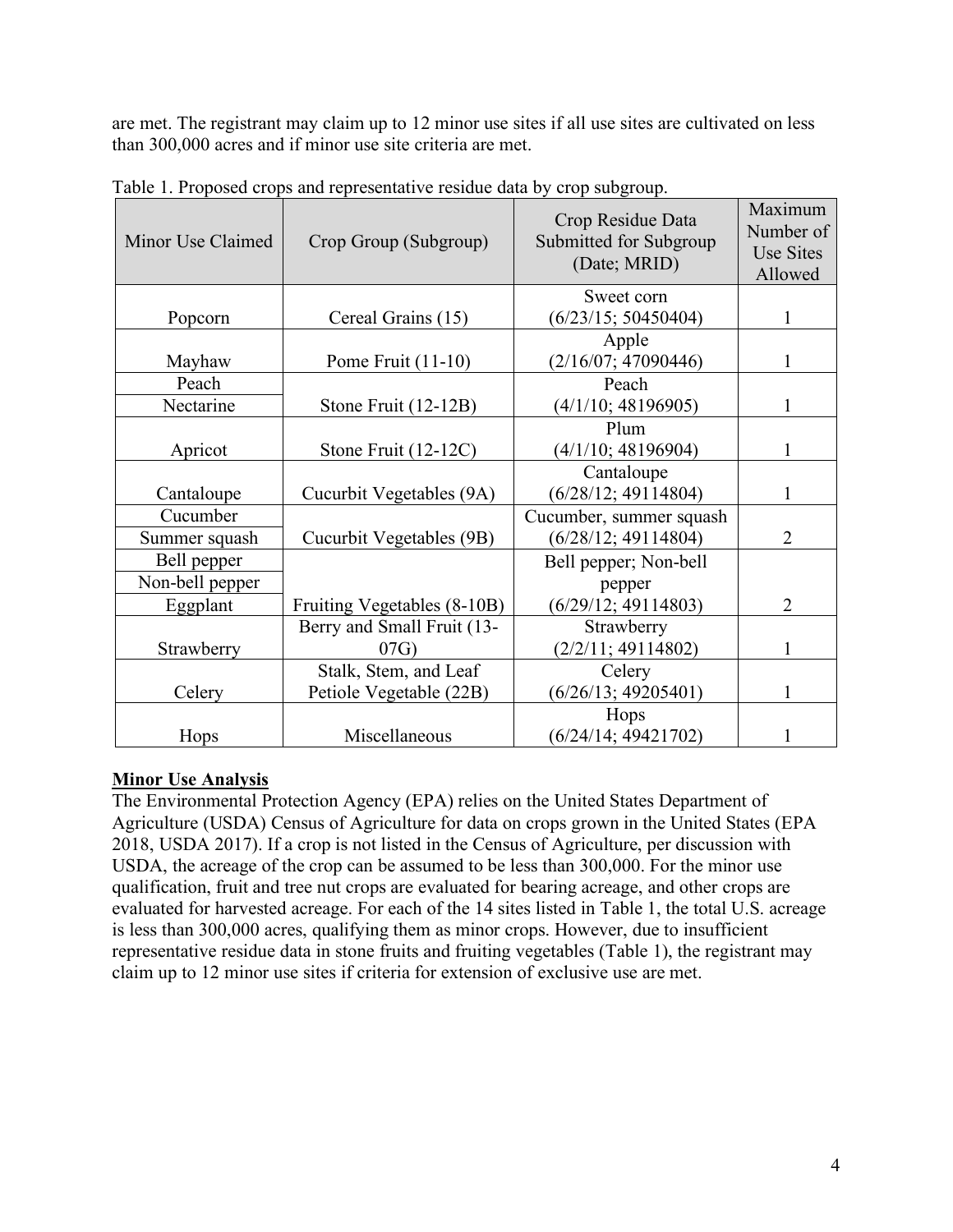| Minor Use Site  | Crop Acres Grown <sup>1</sup> | Criteria Claimed |
|-----------------|-------------------------------|------------------|
| Popcorn         | 221,264                       |                  |
| Mayhaw          | Not surveyed <sup>2</sup>     |                  |
| Peach           | 94,836                        | I, II            |
| Nectarine       | 18,204                        | I, II            |
| Apricot         | 12,179                        | I, II            |
| Cantaloupe      | 71,436                        | I, II, III, IV   |
| Cucumber        | 119,655                       | I, II, III, IV   |
| Summer squash   | 70,190                        | I, II, III, IV   |
| Bell pepper     | 48,801                        | I, II, III, IV   |
| Non-bell pepper | 24,165                        | I, II, III, IV   |
| Eggplant        | 5,365                         | I, II, III, IV   |
| Strawberry      | 58,117                        | I, II, III, IV   |
| Celery          | 36,587                        |                  |
| Hops            | 59,429                        | I, II            |



1 USDA NASS 2017.

<sup>2</sup>The USDA NASS does not survey mayhaw, indicating that crop acreage is well below 300,000 acres. There are no available recent estimates of national mayhaw acreage online.

### **BEAD Assessment of Claimed Criteria**

*Applicability of Criterion I to flutriafol.* The registrant claims that there are insufficient efficacious alternative registered pesticides to flutriafol in popcorn, mayhaw, peach, nectarine, apricot, cantaloupe, cucumber, summer squash, bell pepper, non-bell pepper, eggplant, strawberry, celery and hops. BEAD considers this criterion to be met in bell pepper, non-bell pepper, eggplant, strawberry, and celery, and discusses below.

 claimed for extension of exclusive use of flutriafol (Table 1). In bell pepper, non-bell pepper, and eggplant, flutriafol is the only fungicide labeled for control of charcoal rot. Charcoal rot has become more prevalent following the ban of methyl bromide (FMC 2020, Rapp 2018). While other fumigants are still used, they do not control the disease as well as methyl bromide did, and they cannot be used when plants are in the field (FMC 2020, Rapp 2018). Solanaceous vegetables, such as peppers and eggplant, are major hosts for charcoal rot (Partridge, undated). Flutriafol is the only fungicide labeled for control of charcoal rot in fruiting vegetables, therefore criterion I is satisfied for bell pepper, non-bell pepper, and eggplant. Due to insufficient residue data, only two out of three of these minor use sites can be

 charcoal rot when strawberries are in the field, therefore criterion I is satisfied for strawberry. In strawberry, flutriafol is the only fungicide labeled for control of charcoal rot. Charcoal rot is a universal problem in strawberry production and has become more severe since the ban of methyl bromide (Kloosterman 2019, FMC 2020). While other fumigants are still used, they do not control the disease as well as methyl bromide did, and they cannot be used when strawberries are in the field (Kloosterman 2019, FMC 2020). Flutriafol is the only fungicide labeled for control of

In celery, flutriafol is the only non-seed treatment fungicide labeled for control of *Fusarium* sp. *Fusarium* sp. is a soilborne disease that has become more prevalent in celery since the ban of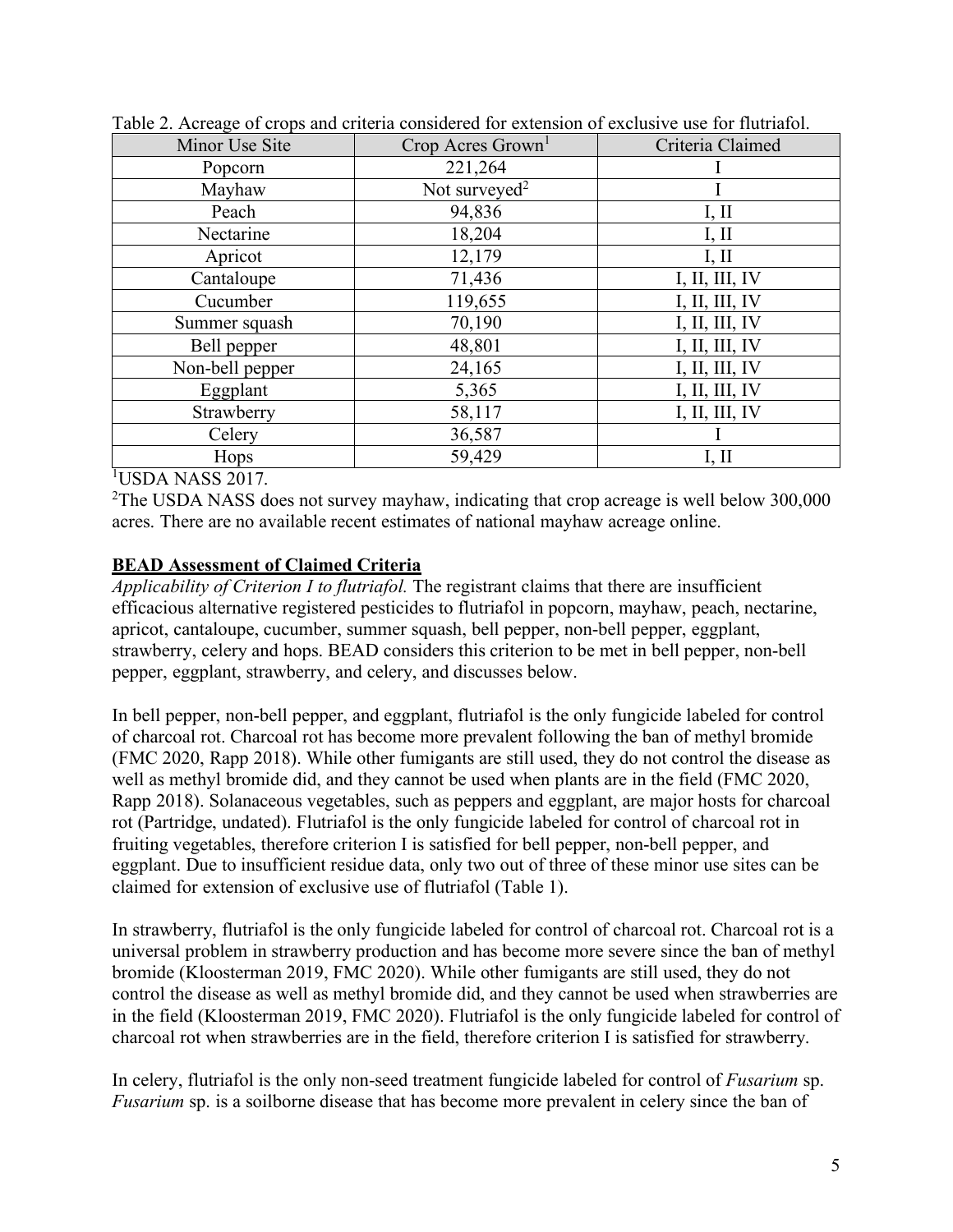methyl bromide (Quiros 2020, FMC 2020). Because flutriafol is the only in-field fungicide registered for control of *Fusarium* sp. in celery, it satisfies criterion I for celery.

 pepper, non-bell pepper, eggplant, and strawberry. BEAD considers this criterion to be met in *Applicability of Criterion III to flutriafol.* The registrant claims that flutriafol plays or will play a significant part in managing pest resistance in cantaloupe, cucumber, summer squash, bell cantaloupe, cucumber, and summer squash, and discusses below.

 In cantaloupe, cucumber, and summer squash, flutriafol is the only fungicide in the Fungicide Resistance Action Committee (FRAC) group 3 labeled for control of charcoal rot. The only other bromide (FMC 2020, Egel 2018, Egel et al. 2020). While no resistance to either fungicide has resistance in *Macrophomina phaseoli*, the causal pathogen of charcoal rot. fungicide labeled for this disease is thiophanate-methyl, which is a FRAC group 1 fungicide. Charcoal rot is an emerging disease that has been increasing in severity since the ban of methyl been documented yet in this pathogen, FRAC indicates that group 1 fungicides including thiophanate-methyl have a high risk of resistance, whereas group 3 fungicides including flutriafol have a medium risk of resistance (FRAC 2021). Given its unique mode of action for the disease and a generally lower risk of resistance than the alternative, flutriafol satisfies criterion III for cantaloupe, cucumber, and summer squash, and will play a role in managing fungicide

### **Non-Qualifying Minor Use Sites**

While BEAD found that seven claimed minor use sites satisfy criteria I, III, and/or IV for extension of exclusive use, BEAD cannot make a determination on whether popcorn, mayhaw, peach, nectarine, apricot, and hops satisfy their respective claimed criteria from the evidence the registrant provided. These crops are discussed below.

 in popcorn. A review of registered fungicides indicates that there are multiple alternatives to *Popcorn*. FMC (2020) claims that there are insufficient fungicides registered to control tar spot flutriafol for this use. These alternatives encompass multiple FRAC groups, including several in FRAC group 3 (e.g. prothioconazole, tetraconazole), the same group flutriafol is in. Due to sufficient alternative fungicides registered for the use, popcorn does not satisfy the claimed criterion for extension of exclusive use.

 rust in mayhaw. A review of registered fungicides indicates that there are multiple alternatives to sufficient alternative fungicides registered for the use, mayhaw does not satisfy the claimed *Mayhaw.* FMC (2020) claims that there are insufficient fungicides registered to control quince flutriafol for this use. These alternatives encompass multiple FRAC groups, including several in FRAC group 3 (e.g. mefentrifluconazole, difenoconazole), the same group flutriafol is in. Due to criterion for extension of exclusive use.

*Peach, Nectarine, Apricot.* FMC (2020) claims the stone fruit satisfy criterion I (there are insufficient efficacious alternative registered pesticides available for the use) and II (the alternatives to the minor use pesticide pose greater risks to the environment or human health). For criterion I, FMC claims that there are insufficient efficacious alternatives for rusty spot (in peach). A review of registered fungicides indicates that there are multiple alternatives to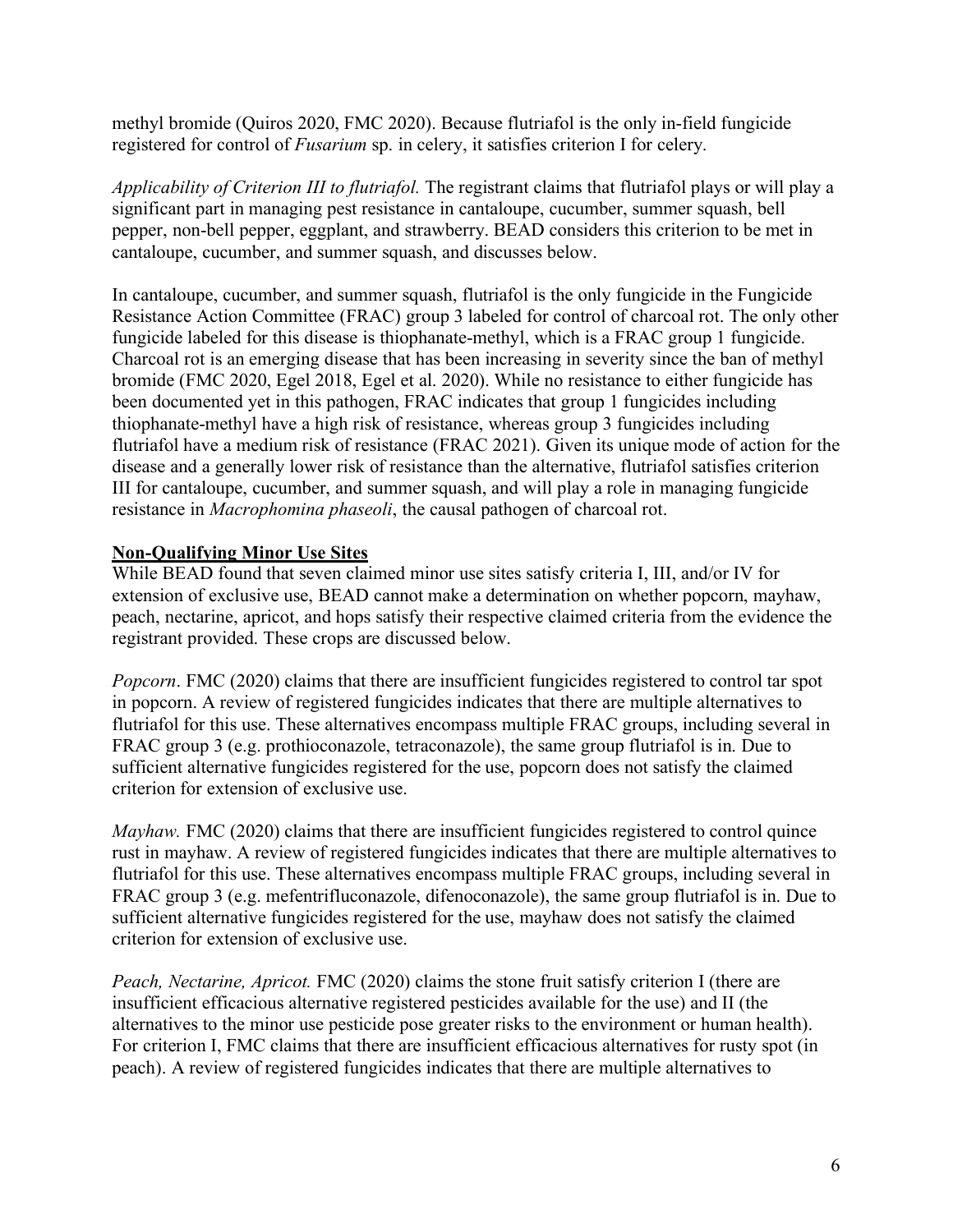FRAC group 3 (tebuconazole), the same group flutriafol is in. flutriafol for this use. These alternatives encompass multiple FRAC groups, including one in

Additionally, FMC (2020) claims that there are insufficient efficacious alternatives registered for control of powdery mildew in peach, nectarine, and apricot via drip irrigation. A review of registered fungicides indicates that there are multiple alternatives to flutriafol for control of powdery mildew in the stone fruits. These alternatives encompass multiple FRAC groups, including several in FRAC group 3 (e.g. tebuconazole, propiconazole), the same group flutriafol is in. Due to sufficient alternative fungicides registered for the claimed uses, the stone fruit do not satisfy criterion I for extension of exclusive use.

 pesticide pose greater risks to the environment or human health) in the stone fruit, BEAD cannot With regard to FMC's claim that flutriafol satisfies criterion II (the alternatives to the minor use evaluate risk and does not provide the registering division with information related to criterion II and therefore cannot make a determination on whether flutriafol satisfies this criterion.

 registered alternatives for the use, including all available application methods. A review of alternative fungicides registered for the use, hops does not satisfy criterion I for extension of *Hops.* FMC (2020) claims hops satisfies criterion I (there are insufficient efficacious alternative registered pesticides available for the use) and II (the alternatives to the minor use pesticide pose greater risks to the environment or human health). For criterion I, FMC claims that there are insufficient efficacious alternatives registered for control of powdery mildew via drip irrigation. For consideration of insufficient efficacious alternatives, BEAD evaluates if there are effective registered fungicides indicates that there are multiple alternatives to flutriafol for control of powdery mildew. These alternatives encompass multiple FRAC groups, including several in FRAC group 3 (e.g. tebuconazole, triflumizole), the same group flutriafol is in. Due to sufficient exclusive use.

With regard to FMC's claim that flutriafol satisfies criterion II (the alternatives to the minor use pesticide pose greater risks to the environment or human health) in hops, BEAD cannot evaluate risk and does not provide the registering division with information related to criterion II and therefore cannot make a determination on whether flutriafol satisfies this criterion.

## **CONCLUSION**

 BEAD finds the registrant has provided sufficient evidence that seven minor use sites satisfy the strawberry, and celery, there are insufficient registered alternative fungicides for the claimed can be claimed for the fruiting vegetables crop group (8-10B) that encompasses bell pepper, noncriteria necessary for a two-year extension of exclusive use for flutriafol under FIFRA Section  $3(c)(1)(F)(ii)$ . BEAD found that for the minor uses bell pepper, non-bell pepper, eggplant, target pests in those crops; however, due to insufficient residue data, only two minor use sites bell pepper, and eggplant. BEAD found that for cantaloupe, cucumber, and summer squash, flutriafol plays or will play a role in resistance management for charcoal rot.